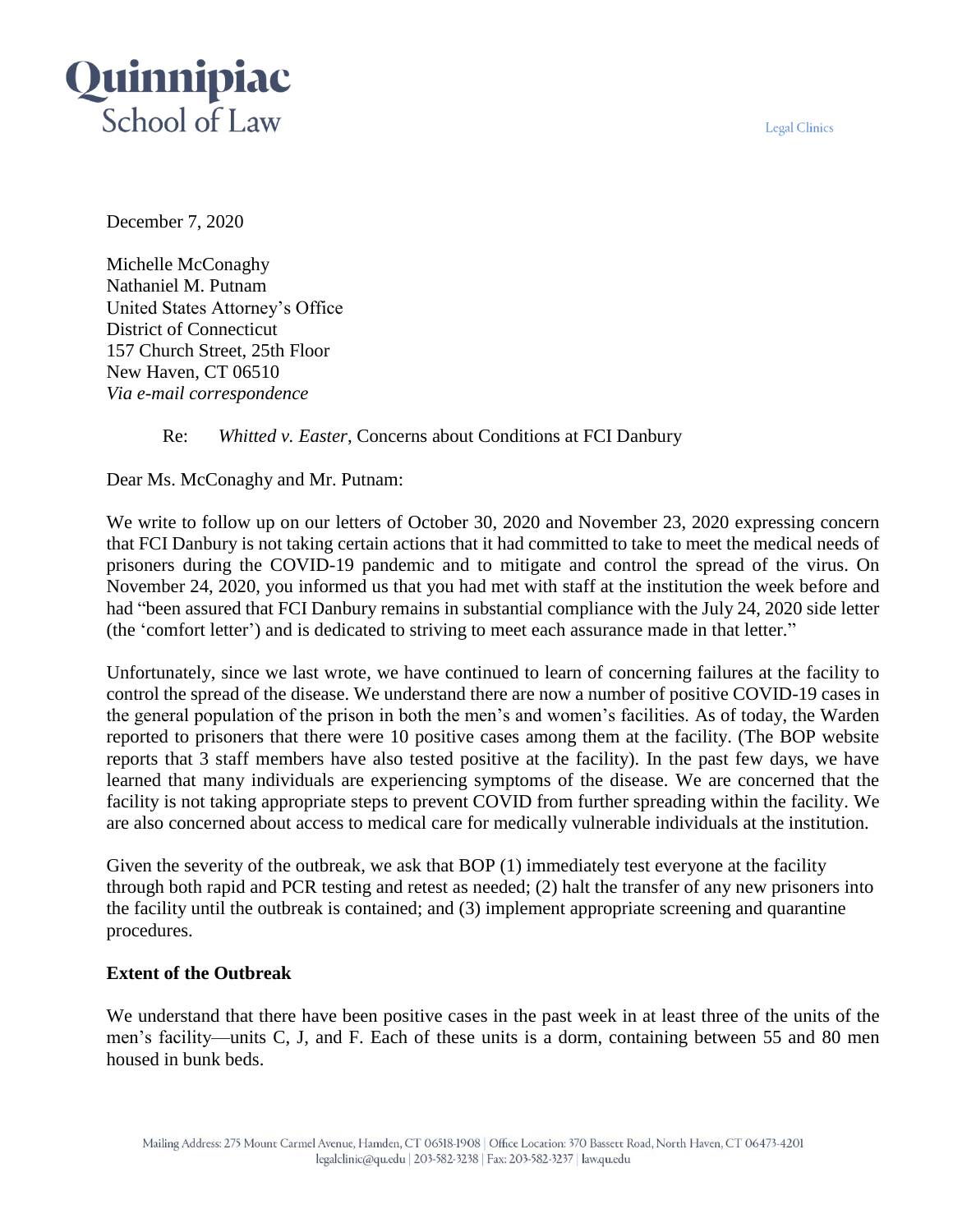Our understanding is that after a man in C unit tested positive for COVID on 12/2, the remainder of the unit was tested that day. Three more men from C unit were informed they were positive on 12/6. A man from J unit also tested positive on 12/2, though it is unclear if the rest of that unit has been tested. On 12/4 it appears there was another positive test out of F unit.

We understand that there are also positive cases in FSL as of yesterday. It appears that two women tested positive yesterday and that another may have tested positive earlier today. As of this writing, our understanding is that there has not been unit-wide testing in the FSL, despite more than 100 women living together in a single room.

### **Failure to Detect COVID-19 through Temperature Checks and Symptom Screening**

The BOP committed in July that medical staff or a lieutenant would do daily temperature checks and daily screening of all prisoners for COVID symptoms. Yet there have been many missed days of temperatures checks and it appears that COVID symptom screening is not happening at any of the facilities within the prison. For example, in the Camp, as of this morning, the women's temperatures have not been taken and symptoms screening has not been performed since November 23. In the FSL, temperatures have been checked only once in the past two weeks (a week ago), and symptom screening is not occurring. Men from multiple units have also reported there is no symptom screening occurring. We are concerned that the lack of temperature checks and symptom screening have contributed to the spread of COVID within the general population.

### **Failure to Properly Quarantine and Test Those Exposed**

As noted, there are COVID cases now in at least three units of the men's facility. The individual to first test positive in C unit was working in the kitchen and had previously been housed in G unit. He interacted with people from units outside his own, and we are concerned that the other units at FCI who may have been exposed to the virus are not being tested. We understand that another man from the C unit (described in more detail below) had been feeling unwell for days and fainted in the unit on December 1. He was seen by medical that day and complained of a sore throat, cough, and difficulty breathing. He was returned to his unit. On December 6, he tested positive for COVID and was removed from the unit. Men in the units who have been exposed to individuals who tested positive may develop COVID in the coming days and will need to continue to be screened and retested. We want to ensure that people who are testing positive or who are displaying symptoms are appropriately evaluated, monitored, and quarantined/isolated. All of the men's units should be tested at this time and those with symptoms should be properly quarantined while awaiting test results.

In the FSL, despite two women testing positive yesterday, we understand that as of early this afternoon the unit as a whole has not been tested. Indeed, not even the women who were sleeping in the same bunk or cubicle as the positive women have been tested or removed from the dorm. One woman in the FSL who reported to medical yesterday because she was feeling unwell and experiencing severe body aches and chills was returned to her unit before being quarantined in the library pending testing. These issues increase the possibility that women in the unit who are currently uninfected may become infected and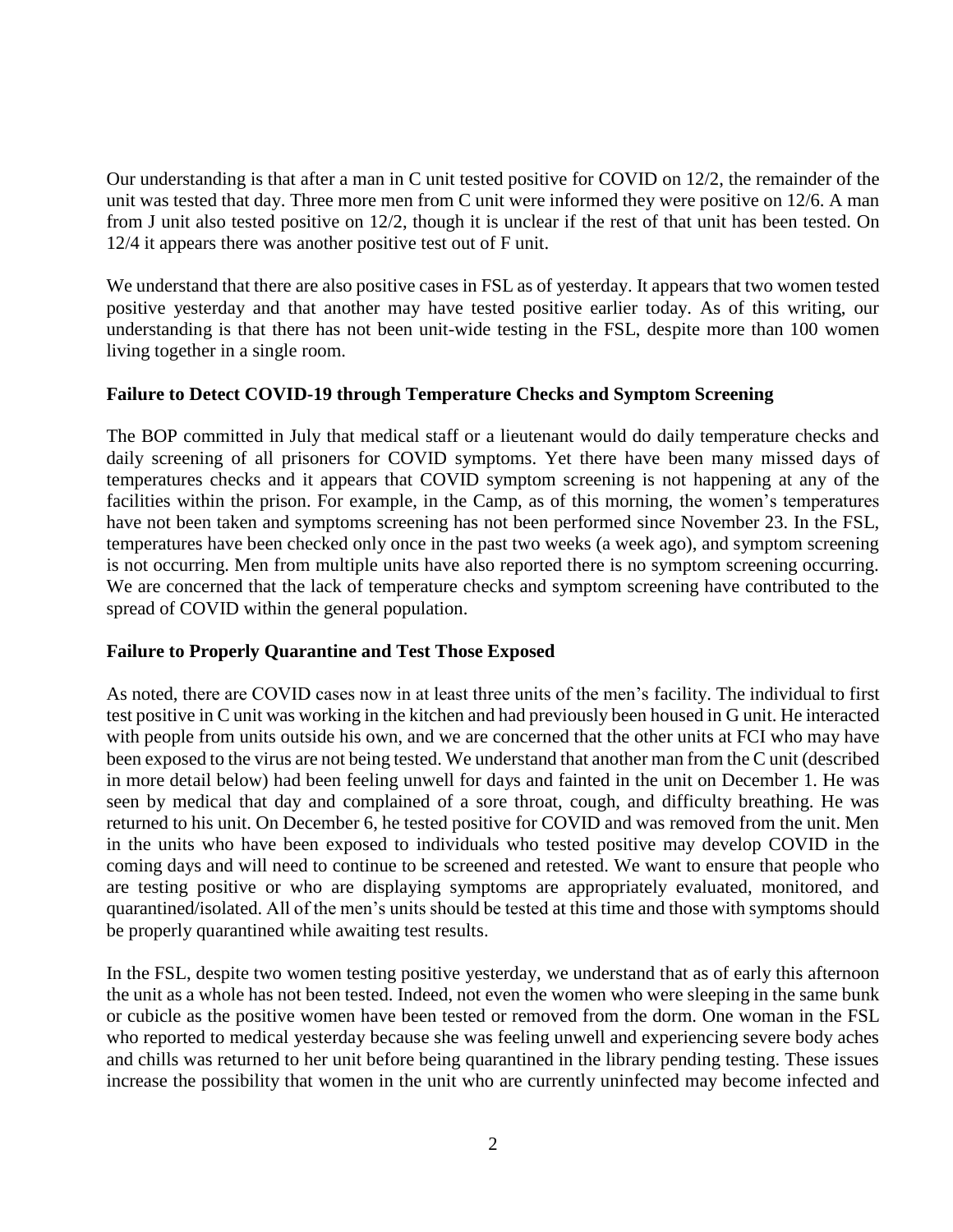that the virus may continue to spread. We urge the facility to conduct testing on the entire unit and to screen the women in the unit for COVID symptoms.

Meanwhile, women in the Camp are experiencing COVID symptoms and have been told they will not be tested unless they have a fever, because there aren't enough tests for everyone. Women who are reporting symptoms must be evaluated and tested, and, if necessary, quarantined/isolated. Because of the outbreak in the rest of the facility, the entire Camp population should be tested.

### **Other Serious Medical Issues**

We wanted to bring two particular issues to your attention regarding medical care.

There is a medically vulnerable class member who has tested positive for COVID-19 and for whom we have grave concerns about his health and treatment. referenced above who tested positive on December  $6$  and was removed from C unit. Mr. years old and has black lung disease from three decades of working in coal mines. He also suffers from diabetes, atrial fibrillation, and hypertension. We urge you to ensure that he receives appropriate monitoring and treatment while in medical isolation. His numerous medical conditions and his advanced age combined, according to the CDC, put him at serious risk for severe illness or death from COVID. He should be closely monitored by medical staff and provided with appropriate treatment, including removal to the local hospital as necessary, to ensure that he does not further deteriorate.

We are also concerned that another class member with numerous medical issues is not getting the treatment she requires because of issues in transferring her for outside consultations.

has a history of cancer and has had two masses since November of last year. These masses were confirmed by BOP medical staff in early 2020 and an outside consultation was scheduled in March. That consultation was cancelled because of the pandemic. However, since that date the masses have been growing and have spread to her , as confirmed by Dr. Greene. Dr. Greene has twice in the past couple of months scheduled Ms. for an outside consultation with an oncologist—most recently for an appointment on 12/4—and both times Ms. was not taken to these appointments, apparently because the facility neglected to arrange for her transport. Our understanding is that medical staff have indicated that she needs immediate biopsies to determine a course of treatment. We are seriously concerned that BOP is not able to provide Ms. treatment that she needs and that she is potentially suffering from cancer that has now gone months without diagnosis because of the failure to arrange for her transfer to outside appointments. We request that arrangements be made for the outside consultation to be rescheduled immediately and for Ms. to be transported to that appointment. Ms. is currently under reconsideration for home confinement, and given her urgent medical needs, would be better able to obtain the medical care she needs in the community.

We look forward to hearing from you soon regarding these concerns.